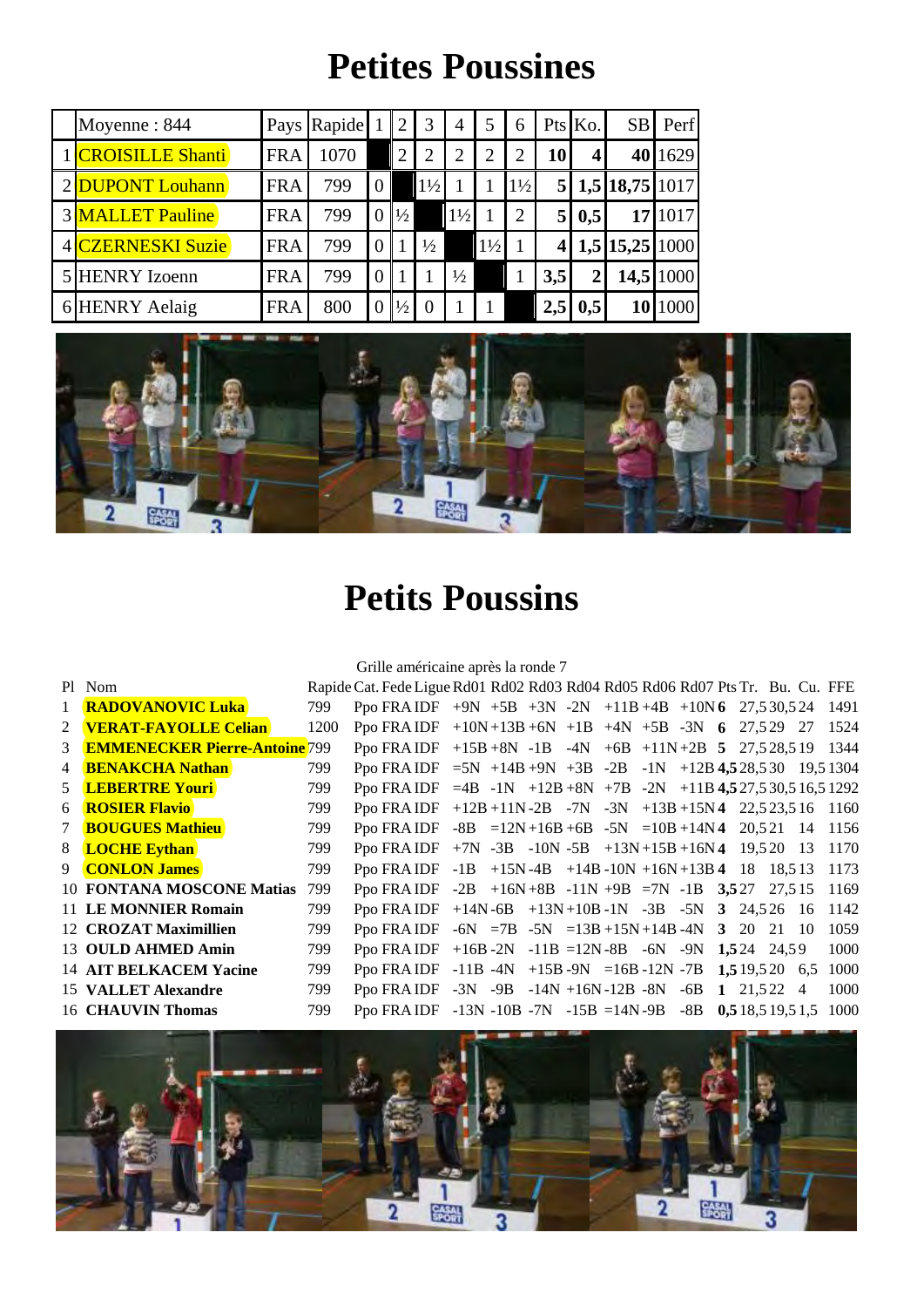## **Poussines**

| Moyenne: 1095            | Pays       | Elo        |          |          | 3        | $\overline{4}$ | 5        | 6              |             | Pts Ko.        | <b>SB</b> | Perf    |
|--------------------------|------------|------------|----------|----------|----------|----------------|----------|----------------|-------------|----------------|-----------|---------|
| 1 HENRY Aziliz           | <b>FRA</b> | 1220       |          |          |          |                |          |                | 7           | 3 <sup>l</sup> | 21        | 1538    |
| 2 <b>BOUTIN</b> Salome   | <b>FRA</b> | 109010     |          |          |          | $\overline{0}$ |          |                | 5           |                | 11        | 1249    |
| 3 PANDEVANT Solene       | <b>FRA</b> | 1009       | $\Omega$ | $\Omega$ |          |                |          |                | 5           |                |           | 1226    |
| <b>3 BENACHI Cerine</b>  |            | FRA 1130 0 |          |          | $\theta$ |                |          |                | 5           |                |           | 11 1242 |
| <b>5 BENAKCHA Manon</b>  | <b>FRA</b> | 1199       | $\theta$ | $\theta$ | $\Omega$ | $\theta$       |          |                | 3           | $\bf{0}$       |           | 3 1000  |
| 6 FARID Nesrine          | <b>FRA</b> | 1009       |          | $\theta$ | $\theta$ | $\Omega$       | $\Omega$ |                | $\mathbf 2$ | 0              |           | 1000    |
| <b>BESQUEL Alexandra</b> | <b>FRA</b> | 1009       |          |          |          |                |          | $\overline{0}$ |             |                |           |         |

Un podium un peu extraordinaire (égalité parfaite pour les deux départages) en raison de la performance de la plus jeune (non-classé) qui réalise une performance de 1226 et mérite de partager la troisième place du podium



#### **Podium des poussins**

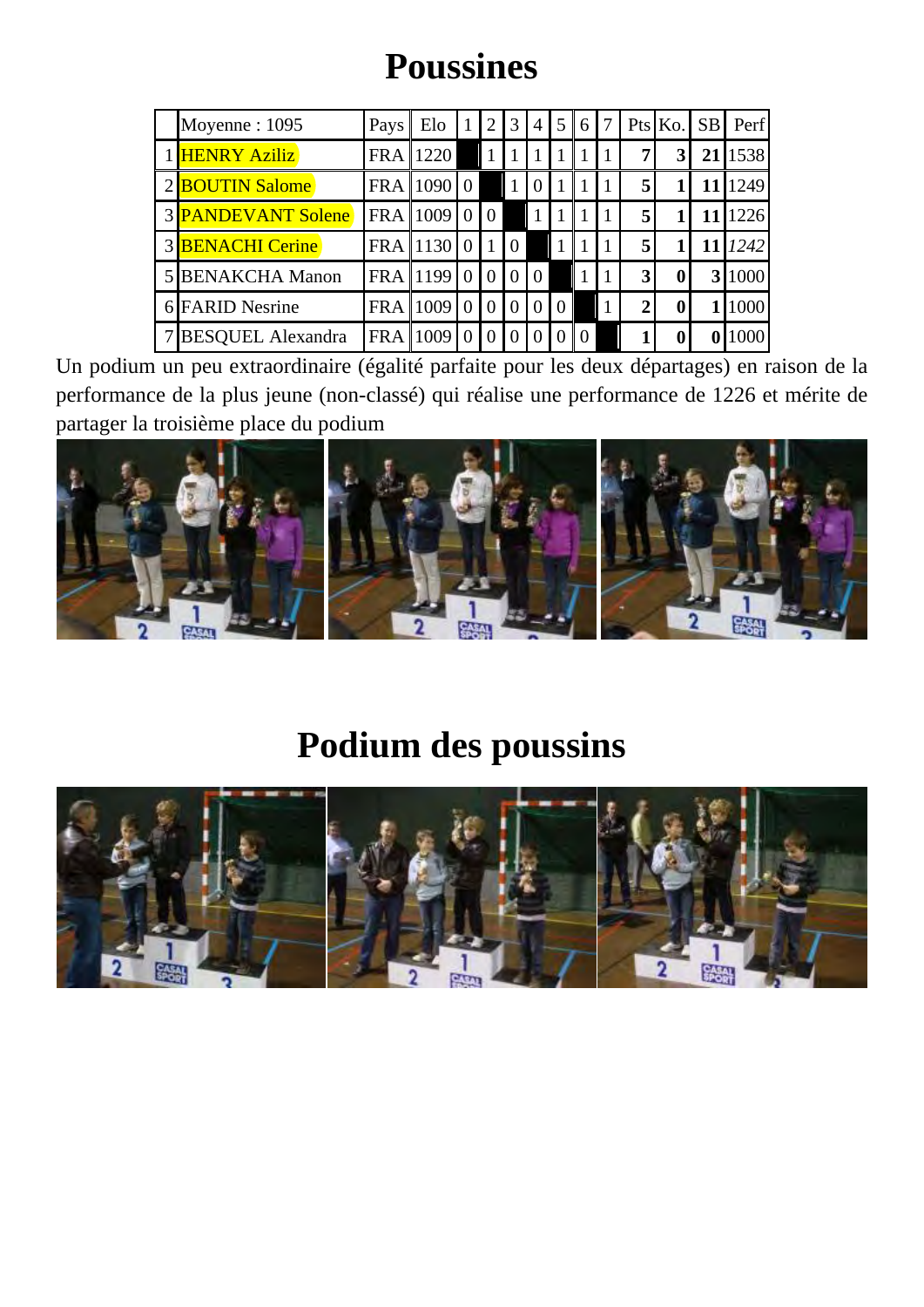#### **Poussins**

|                | Pl Nom                            |      | Rapide Cat. Fede Ligue Rd01 Rd02 Rd03 Rd04 Rd05 Rd06 Rd07 Pts Tr. Bu. Cu. FFE |  |  |  |  |        |              |                |          |
|----------------|-----------------------------------|------|-------------------------------------------------------------------------------|--|--|--|--|--------|--------------|----------------|----------|
| 1              | <b>BROUARD Gregoire</b>           | 799  | Pou FRA IDF +6B -5B +29N +4B +9N +12N +3B 6 28,530,522 1554                   |  |  |  |  |        |              |                |          |
| $\overline{2}$ | <b>FRUCHARD Alois</b>             | 799  | Pou FRA IDF $+31B +4B +23N +19N +12B -3N +7B$ 6                               |  |  |  |  |        | 25,528       | -26            | 1507     |
| 3              | <b>DEBAS Maxime</b>               | 1070 | Pou FRA IDF $+33N+8B$ $+21N-5B$ $+13N+2B$ $-1N$ 5                             |  |  |  |  |        | 29 30,523    |                | 1418     |
| 4              | <b>PINSON Alexis</b>              | 1140 | Pou FRA IDF +11B -2N +32B -1N +25B +14N +12B $5$                              |  |  |  |  | 27,530 |              | -18            | 1383     |
| 5              | <b>SABERIANFAR Kyann</b>          | 1200 | Pou FRA IDF $+26B +1N -10B +3N +21B -7N +13B$ 5                               |  |  |  |  | 27 30  |              | 21             | 1393     |
| 6              | <b>TROUKENS Jean-Maurice</b> 1200 |      | Pou FRA IDF $-1N$ $+27N+11B-13B+30N+15B+10N5$                                 |  |  |  |  | 25.528 |              | 17             | 1331     |
| 7              | <b>DEJEAN Raphael</b>             | 799  | Pou FRA IDF -19B +31N +16B +23B +22N +5B -2N 5 24,527                         |  |  |  |  |        |              | 20             | 1326     |
| 8              | <b>PAVIOT Martin</b>              | 799  | Pou FRA IDF +24B -3N +34B -22B +20N +21N +19B $5$                             |  |  |  |  | 21     | 23           | 18             | 1272     |
| 9              | <b>HUE Alexis</b>                 | 1180 | Pou FRA IDF $-14B +26N +25B +24N -1B +19N = 11B$ 4,524                        |  |  |  |  |        | 27           |                | 17,51265 |
|                | 10 <b>GUYET Maxime</b>            | 820  | Pou FRA IDF EXE +29B +5N -12N =19B +28N -6B $4,524$                           |  |  |  |  |        | 26           |                | 20,51214 |
|                | 11 <b>DESSIBOURG Titouan</b>      | 799  | Pou FRA IDF $-4N$ $+20B -6N$ $+29B +23N +22B = 9N$ 4,524                      |  |  |  |  |        | 26           |                | 15,51239 |
|                | 12 <b>VIGNON Renaud</b>           | 799  | Pou FRA IDF $+36N+13B+30N+10B-2N$ -1B -4N 4 27,528,522                        |  |  |  |  |        |              |                | 1288     |
|                | 13 <b>AUDRY Guillian</b>          | 799  | Pou FRA IDF $+17B -12N +14B +6N -3B +30N-5N$ 4                                |  |  |  |  |        | 26,529       | -18            | 1238     |
|                | 14 MEZIANI Mehdi                  | 799  | Pou FRA IDF $+9N -23B -13N +34N +24B -4B +28N4$                               |  |  |  |  |        | 22,524,515   |                | 1169     |
|                | 15 <b>NICOL Gaspard</b>           | 799  | Pou FRA IDF $+20N - 22B + 18N - 21B + 26B - 6N + 24B$                         |  |  |  |  |        | 21,524,516   |                | 1139     |
|                | 16 <b>ROUSSEL Thibault</b>        | 799  | Pou FRA IDF $+18N - 21B - 7N - 20B + 27N + 23B + 22N$ 4                       |  |  |  |  |        | 21.5 24.5 13 |                | 1142     |
|                | 17 RATTI Cyril                    | 799  | Pou FRA IDF -13N EXE -24B -26N +34B +31N +21B 4                               |  |  |  |  | 19 21  |              | - 11           | 1062     |
|                | <b>18 BAZIRE Antoine</b>          | 799  | Pou FRA IDF $-16B +37N -15B -32N +35B +26N +25B$ 4                            |  |  |  |  | - 18   | 18.512       |                | 1096     |
|                | 19 MEUNIER Antonin                | 1150 | Pou FRA IDF $+7N$ $+25B +22N -2B$ = 10N-9B $-8N$ 3,527,530,519,51216          |  |  |  |  |        |              |                |          |
|                | 20 PAULIN Arthur                  | 800  | Pou FRA IDF -15B -11N = $27B + 16N - 8B$ +33N +30B 3,523 24,59,5 1100         |  |  |  |  |        |              |                |          |
|                | 21 LENORMAND Loic                 | 850  | Pou FRA IDF $+32B +16N -3B +15N -5N -8B -17N$ 3 26,529 17                     |  |  |  |  |        |              |                | 1122     |
|                | 22 BENOIS Benjamin                | 930  | Pou FRA IDF $+35B +15N -19B +8N -7B -11N -16B$ 3                              |  |  |  |  |        | 26 27.517    |                | 1110     |
|                | 23 PRUGNAUD Benjamin              | 1020 | Pou FRA IDF $+37B +14N -2B -7N -11B -16N +34B$ 3                              |  |  |  |  | 25,526 |              | -14            | 1128     |
|                | 24 SAUVAGE Dylan                  | 800  | Pou FRA IDF $-8N +33B +17N -9B -14N +32B -15N$ 3                              |  |  |  |  | 23,525 |              | 13             | 1061     |
|                | 25 ESCANDE Florian                | 799  | Pou FRA IDF $+28B - 19N - 9N + 27B - 4N + 29B - 18N$ 3                        |  |  |  |  | 23     | -25          | -13            | 1064     |
|                | 26 BOURION Theo                   | 799  | Pou FRA IDF $-5N -9B +36N +17B -15N -18B +37N3$                               |  |  |  |  |        | 22 22,510    |                | 1064     |
|                | 27 BAPTISTA Esteban               | 799  | Pou FRA IDF = 30N - 6B = 20N - 25N - 16B + 36B + 35N 3                        |  |  |  |  |        | 19,520,59    |                | 1012     |
|                | 28 RENAUD Brevin                  | 990  | Pou FRA IDF -25N -30B +33N +37B +32N -10B -14B 3                              |  |  |  |  |        | 17.518       | -12            | 1001     |
|                | 29 SHAH Kiran                     | 799  | Pou FRA IDF +34B -10N -1B -11N =33B -25N EXE 2,523 24,58,5 1000               |  |  |  |  |        |              |                |          |
|                | <b>30 REDJEM Elies</b>            | 799  | Pou FRA IDF = $27B + 28N - 12B + 31N - 6B - 13B - 20N$ 2,5 22,5 25 13,5 1000  |  |  |  |  |        |              |                |          |
|                | 31 LEDUC Thomas                   | 890  | Pou FRA IDF -2N -7B +35N -30B +37N -17B =32N 2,521 21,58,5 1000               |  |  |  |  |        |              |                |          |
|                | 32 LABBE Kerian                   | 799  | Pou FRA IDF $-21N + 36B - 4N + 18B - 28B - 24N = 31B$ 2,5 20,5 21,5 10,5 1000 |  |  |  |  |        |              |                |          |
|                | <b>33 DREYER Matys</b>            | 799  | Pou FRA IDF -3B -24N -28B EXE =29N -20B =36N 2 20                             |  |  |  |  |        | 21 5         |                | 1000     |
|                | <b>34 BERTRAND Lucas</b>          | 799  | Pou FRA IDF -29N +35B -8N -14B -17N +37B -23N 2                               |  |  |  |  | -19    | 19.58        |                | 1000     |
|                | <b>35 ESTEVES Mathias</b>         | 799  | Pou FRA IDF $-22N -34N -31B +36B -18N$ EXE $-27B$ 2                           |  |  |  |  | -18    | -19          | -5             | 1000     |
|                | 36 BOUGUES Julien                 | 799  | Pou FRA IDF -12B -32N -26B -35N EXE -27N =33B 1,517,519                       |  |  |  |  |        |              | 2.5            | 1000     |
|                | <b>37 DUPONT Eddy</b>             | 799  | Pou FRA IDF -23N -18B EXE -28N -31B -34N -26B 1 19 21                         |  |  |  |  |        |              | $\overline{4}$ | 1000     |

## **Pupillettes**

| PI Nom                                                          |  | Elo Cat. Fede Ligue Rd01 Rd02 Rd03 Rd04 Rd05 Rd06 Pts |  |  |  |  |
|-----------------------------------------------------------------|--|-------------------------------------------------------|--|--|--|--|
| 1MUTZEL Annabelle 1383 Pup FRA IDF +2B +2N +2B +2N +2B +2N 6    |  |                                                       |  |  |  |  |
| 2 JEOUIT Nourelhouda 1099 Pup FRA IDF -1N -1B -1N -1B -1N -1B 0 |  |                                                       |  |  |  |  |

Un match à sens unique qui consacre la championne des pupillettes incontestée des Yvelines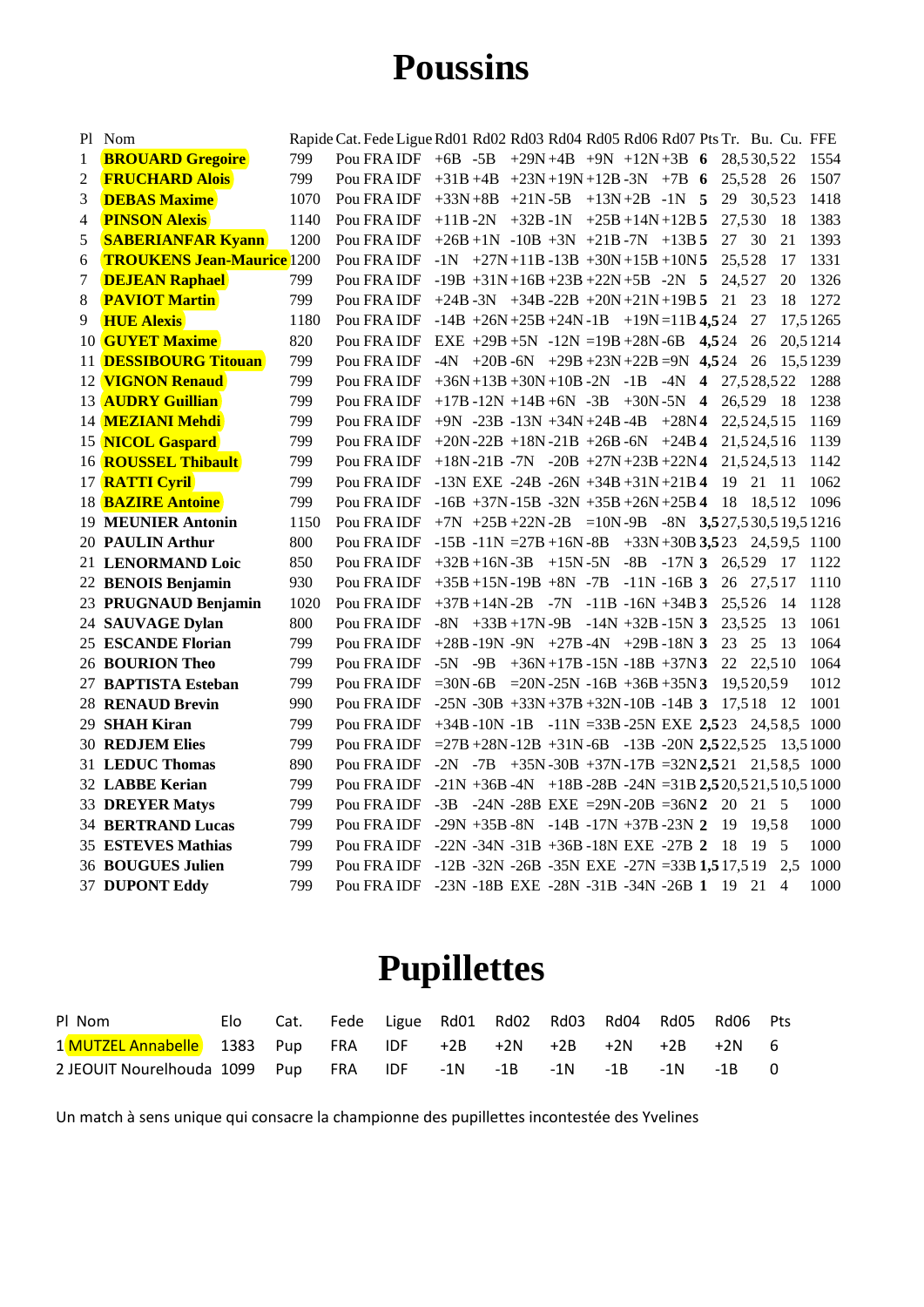## **Pupilles**

|    | Pl Nom                                    |      | Rapide Cat. Fede Ligue Rd01 Rd02 Rd03 Rd04 Rd05 Rd06 Rd07 Pts Tr. Bu. Cu. FFE |                                                         |  |  |                                 |          |        |             |               |          |
|----|-------------------------------------------|------|-------------------------------------------------------------------------------|---------------------------------------------------------|--|--|---------------------------------|----------|--------|-------------|---------------|----------|
| 1  | <b>SAUGRAIN Marc-Antoine</b>              | 1470 | Pup FRA IDF $+31N+9B$ $+11N+3B$ $+5N$ $+4B$ $-2N$ 6 31,534,527                |                                                         |  |  |                                 |          |        |             |               | 1454     |
| 2  | <b>KRESTININE Michka</b>                  | 1410 | Pup FRA IDF $+39B +6N -5B +20N +10B +7N +1B$ 6 29,531,523                     |                                                         |  |  |                                 |          |        |             |               | 1514     |
| 3  | <b>HOUHOU Thomas</b>                      | 1220 | Pup FRA IDF $+43B +28N +14B -1N +6B +8N +5B$ 6 28 29                          |                                                         |  |  |                                 |          |        |             | 24            | 1521     |
| 4  | <b>PIROULAS Alban</b>                     | 1230 | Pup FRA IDF $+27N+25B=34N+7B$ $+13N-1N$ $+12B=5,526$                          |                                                         |  |  |                                 |          |        | 29          |               | 23,51518 |
| 5  | <b>SAGON Lancelot</b>                     | 1110 | Pup FRA IDF $+33N+16B+2N$ $+13B-1B$ $+12N-3N$ 5                               |                                                         |  |  |                                 |          | - 30   | 33          | 24            | 1514     |
| 6  | <b>GENIX Theo</b>                         | 999  | Pup FRA IDF                                                                   | $+17N-2B$ $+9N$ $+11B-3N$ $+13B+16N5$                   |  |  |                                 |          | 29     | 33          | 19            | 1402     |
| 7  | <b>DE QUERCIZE Eloi</b>                   | 1150 | Pup FRA IDF                                                                   | $>46N+23N+12B-4N$ +28B-2B                               |  |  | $+21N5$                         |          | 27     | 30          | 21            | 1300     |
| 8  | <b>SELLIER Alexandre</b>                  | 1070 | Pup FRA IDF                                                                   | $+24B - 12N + 29B + 23N + 14B - 3B$                     |  |  | $+11N5$                         |          | 25     | 27,520      |               | 1308     |
| 9  | <b>GALLUT Pierre</b>                      | 1070 | Pup FRA IDF                                                                   | $+30B -1N -6B +26N +40B +14N +19B$ 5                    |  |  |                                 |          |        | 24,526,517  |               | 1394     |
|    | 10 <b>SOLERE Maxime</b>                   | 1030 | Pup FRA IDF $-25N + 27B + 21N + 15B - 2N + 24B + 17N$                         |                                                         |  |  |                                 |          | 24     | 26,518      |               | 1310     |
|    | 11 <b>BENACHI Assyl</b>                   | 1200 | Pup FRA IDF $+40N+21B-1B$ $-6N$ $+22B+28N-8B$ 4                               |                                                         |  |  |                                 |          | 27     | 29          | - 18          | 1242     |
|    | <b>12 DELMAS Nicolas</b>                  | 1430 | Pup FRA IDF                                                                   | $+37N+8B$ -7N $+24B+16N-5B$ -4N 4                       |  |  |                                 |          | 26,529 |             | -20           | 1208     |
|    | 13 <b>DA ROCHA Fabien</b>                 | 1460 | Pup FRA IDF                                                                   | $+45B + 19N + 18B - 5N - 4B - 6N$                       |  |  | $+29B$ 4                        |          |        | 26,527,519  |               | 1131     |
|    | 14 <b>SANSON Hugo</b>                     | 990  | Pup FRA IDF                                                                   | $+36N+41B-3N$ $+17B-8N$ $-9B$                           |  |  | $+27N4$                         |          |        | 25,528 18   |               | 1190     |
|    | 15 <b>CREHANGE Iann</b>                   | 980  | Pup FRA IDF                                                                   | $+20B -18N +22B -10N +36B -19N +30B$ 4                  |  |  |                                 |          |        | 24 26,516   |               | 1126     |
|    | 16 <b>BELLIARD Sylvestre</b>              | 870  | Pup FRA IDF $+22B -5N +38B +18N -12B +35N -6B$ 4                              |                                                         |  |  |                                 |          | 24     | 25,518      |               | 1184     |
|    | 17 <b>POPESCO Timothee</b>                | 1170 | Pup FRA IDF $-6B +39N +30B -14N +26B +23N -10B$ 4                             |                                                         |  |  |                                 |          |        | 23,525,516  |               | 1164     |
|    | <b>18 SCHAEFFER Come</b>                  | 1180 | Pup FRA IDF                                                                   | $+32N+15B-13N-16B +31N-21B +25N4$                       |  |  |                                 |          | 22     | 25          | - 17          | 1147     |
|    | 19 <b>PROUST Gregoire</b>                 | 1070 | Pup FRAIDF                                                                    | $+29N - 13B - 24N + 32B + 27N + 15B - 9N$ 4             |  |  |                                 |          | 22     | 24,516      |               | 1143     |
|    | 20 <b>BODIN Johan</b>                     | 999  | Pup FRA IDF                                                                   | $-15N +32B +25N -2B -24N +33B +28N$ 4                   |  |  |                                 |          | 22     | 24,5 14     |               | 1128     |
|    | 21 <b>BOUGUES Alexis</b>                  | 990  | Pup FRA IDF +47B -11N -10B +43N +38B +18N -7B 4                               |                                                         |  |  |                                 |          |        | 21,522,516  |               | 1110     |
|    | 22 <b>CHABOCHE Octave</b>                 | 999  | Pup FRA IDF -16N +33B -15N +25B -11N +26B +24N 4                              |                                                         |  |  |                                 |          |        | 20,523 13   |               | 1108     |
|    | 23 <b>LAVALLARD Mathieu</b>               | 980  | Pup FRA IDF $+38N - 7B +44N - 8B +41N - 17B +36N$ 4                           |                                                         |  |  |                                 |          | 20 21  |             | -16           | 1184     |
|    | 24 PELLIARD Malo                          | 999  | Pup FRA IDF                                                                   | $-8N$ EXE $+19B - 12N + 20B - 10N - 22B$ 3              |  |  |                                 |          |        | 26 29,513   |               | 1021     |
|    | 25 PERON Jules                            | 999  | Pup FRA IDF $+10B -4N -20B -22N +39B +38N -18B$ 3                             |                                                         |  |  |                                 |          |        | 24,526 12   |               | 1037     |
| 26 | <b>ROMARY-CHERQUITTE</b><br><b>Melvin</b> | 860  | Pup FRAIDF EXE -34B +31N-9B -17N -22N +38B 3 24 25,512                        |                                                         |  |  |                                 |          |        |             |               | 1003     |
|    | 27 EL GAYLA Aymane                        | 999  | Pup FRA IDF                                                                   | $-4B$ $-10N$ $+42B$ $+29N$ $-19B$ $+40N$ $-14B$ 3       |  |  |                                 |          |        | 23,525,511  |               | 1042     |
|    | <b>28 TADJEROUNI Yanis</b>                | 999  | Pup FRA IDF $+44N-3B +36N+41B-7N -11B -20B$ 3                                 |                                                         |  |  |                                 |          |        | 23,524,516  |               | 1094     |
|    | 29 NAUDE Leo                              | 999  | Pup FRA IDF $-19B +45N -8N -27B +32N +31B -13N$ 3                             |                                                         |  |  |                                 |          | 22 23  |             | - 11          | 1084     |
|    | <b>30 MARAUX Tanguy</b>                   | 999  | Pup FRA IDF -9N +37B -17N -31B +44N +41B -15N 3                               |                                                         |  |  |                                 |          | 21     | 22          | -11           | 1012     |
|    | <b>31 CHARPENTIER Bastien</b>             | 999  | Pup FRAIDF                                                                    | $-1B$                                                   |  |  | $+35N-26B +30N-18B -29N +42B$ 3 |          |        | 20,522,511  |               | 1038     |
|    | <b>32 FONTANA MOSCONE Lucas</b>           | 999  | Pup FRA IDF $-18B - 20N + 45B - 19N - 29B + 39N + 35B$ 3                      |                                                         |  |  |                                 |          | 19     | 20 8        |               | 1015     |
|    | 33 LACROIX Maxime                         | 999  | Pup FRA IDF -5B -22N +39B -38N +43B -20N +40B 3 18,519,59                     |                                                         |  |  |                                 |          |        |             |               | 1000     |
|    | 34 CHAULAND-LOTTET Theo                   | 1140 | Pup FRA IDF $+35B + 26N = 4B$                                                 |                                                         |  |  |                                 |          |        |             | 2,522 24 15,5 |          |
|    | <b>35 HIMONT Leonard</b>                  | 999  | Pup FRA IDF -34N -31B EXE =36B +37N -16B -32N 2,520,523 9                     |                                                         |  |  |                                 |          |        |             |               | 1000     |
|    | <b>36 BAZIRE Julien</b>                   | 999  | Pup FRA IDF $-14B +42N -28B = 35N -15N +37B -23B$ 2,5 19,5 21,5 10            |                                                         |  |  |                                 |          |        |             |               | 1000     |
|    | 37 COUDEVILLE Arthur                      | 999  | Pup FRA IDF                                                                   | $-12B -30N = 43B +45N -35B -36N +44B$ 2,5 13,5 14,5 7,5 |  |  |                                 |          |        |             |               | 1000     |
|    | <b>38 CARLES Raphael</b>                  | 999  | Pup FRA IDF                                                                   | $-23B > 46N - 16N + 33B - 21N - 25B - 26N$ 2 21,524 9   |  |  |                                 |          |        |             |               | 1000     |
|    | 39 DRENEAU Pierre                         | 999  | Pup FRA IDF                                                                   | $-2N$ $-17B$ $-33N$ $+42B$ $-25N$ $-32B$ $+45N2$        |  |  |                                 |          |        | 21 22       | 5             | 1000     |
|    | <b>40 ESTEVES Raphael</b>                 | 999  | Pup FRA IDF                                                                   | $-11B +47N -41N +44B -9N -27B -33N$ 2                   |  |  |                                 |          | 20     | 21          | -10           | 1000     |
|    | <b>41 KEMENCEI Eric</b>                   | 1190 | Pup FRAIDF                                                                    | $+42B -14N +40B -28N -23B -30N$                         |  |  |                                 | 2        |        | 19,521,512  |               | 1000     |
|    | <b>42 ETIENNE Axel</b>                    | 999  | Pup FRA IDF                                                                   | $-41N -36B -27N -39N +45B +44B -31N$ 2                  |  |  |                                 |          |        | 14 15 5     |               | 1000     |
|    | 43 ENNAYA Sofian                          | 999  | Pup FRA IDF                                                                   | $-3N$ $-44B = 37N - 21B - 33N - 45B$ EXE $1,520$ 21 2,5 |  |  |                                 |          |        |             |               | 1000     |
|    | <b>44 ANDRE Ewan</b>                      | 999  | Pup FRA IDF                                                                   | $-28B + 43N - 23B - 40N - 30B - 42N - 37N$ 1 16,517,56  |  |  |                                 |          |        |             |               | 1000     |
|    | <b>45 COLLE Alyster</b>                   | 999  | Pup FRA IDF                                                                   | $-13N - 29B - 32N - 37B - 42N + 43N - 39B$ 1            |  |  |                                 |          |        | 16,5 17,5 2 |               | 1000     |
|    | <b>46 GOULLIN Nicolas</b>                 | 999  | Pup FRA IDF $\langle 7B \rangle \langle 38B \rangle$                          |                                                         |  |  |                                 | $\bf{0}$ |        | 22 23,50    |               |          |
|    | <b>47 ARMANI Paul-Antoine</b>             | 999  | Pup FRAIDF                                                                    | $-21N - 40B$                                            |  |  |                                 | $\bf{0}$ |        | 21,523,50   |               |          |

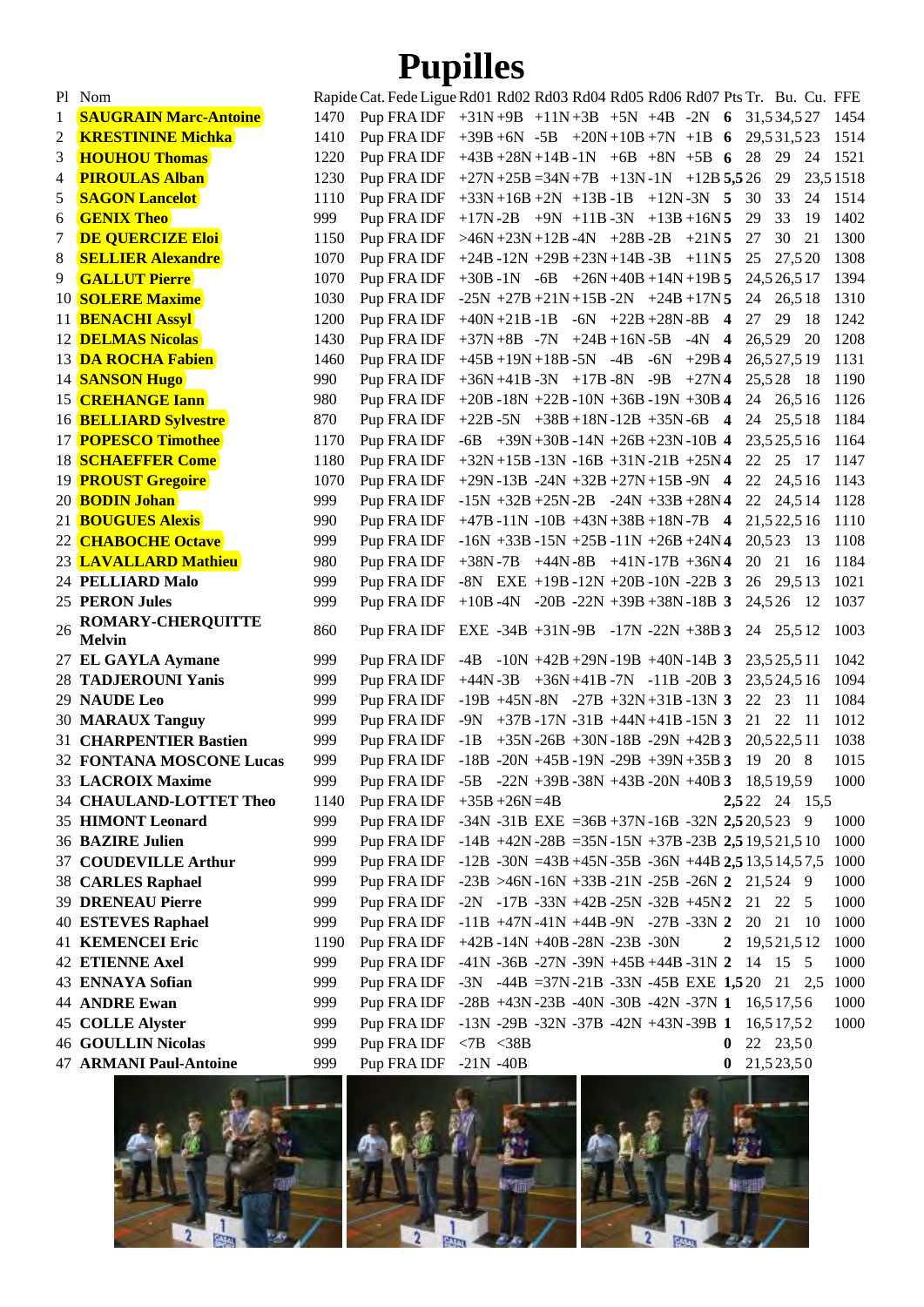# **Benjamines**

| Moyenne: 1192            |            | Pays Rapide |          | 2 | 3        | 4             | 5             |    | Pts Ko.  | SB | Perf      |
|--------------------------|------------|-------------|----------|---|----------|---------------|---------------|----|----------|----|-----------|
| 1 SCHWINDLING Marie      | <b>FRA</b> | 1450        |          |   |          | 2             | 2             | 10 |          |    | 40   1824 |
| 2 SABERIANFAR Shadi      | <b>FRA</b> | 1300        | $\Omega$ |   |          | $\mathcal{D}$ | $\mathcal{D}$ | 7  |          |    | 19   1305 |
| <b>3 DELMAS Clemence</b> | <b>FRA</b> | 1410        |          |   |          | $\mathcal{D}$ | $\mathcal{D}$ | 7  |          |    | 19 1181   |
| 4 BESQUEL Audrey         | <b>FRA</b> | 800         | $\Omega$ |   | $\Omega$ |               |               | 3  | $\bf{0}$ |    | 1000      |
| <b>CZERNESKI Leony</b>   | <b>FRA</b> | 999         | $\theta$ |   |          |               |               | 3  | $\bf{0}$ |    | 1000      |



|                | Pl Nom                                                                                  |      | Rapide Cat. Fede Ligue Rd01 Rd02 Rd03 Rd04 Rd05 Rd06 Rd07 Pts Tr. Bu. Cu. FFE |  |  |  |  |          |       |      |          |
|----------------|-----------------------------------------------------------------------------------------|------|-------------------------------------------------------------------------------|--|--|--|--|----------|-------|------|----------|
| 1              | <b>QUANDALLE Pierre-Louis</b>                                                           |      | 1740 Ben FRA IDF $+30B +8N +13B +2N +3N +5B = 7B$ 6,529 31 27,51960           |  |  |  |  |          |       |      |          |
| $\overline{2}$ | <b>ROUSSEAU Matthieu</b>                                                                | 1580 | Ben FRA IDF +19B +4N +11B -1B +17N +6B +3N 6 29 32,524 1876                   |  |  |  |  |          |       |      |          |
| 3              | <b>GLOTIN Adrien</b>                                                                    | 1830 | Ben FRA IDF $+32B+18N+12B+7N$ -1B $+9N$ -2B 5                                 |  |  |  |  | 29 31 24 |       |      |          |
| 4              | <b>MUGNIER Florian</b>                                                                  | 999  | Ben FRA IDF +10N -2B +15N -5B +31N +17B +14N 5 26,528,518                     |  |  |  |  |          |       |      | 1555     |
| 5              | <b>DASCALESCU Christian</b>                                                             | 1510 | Ben FRA IDF $+29B +27N -18B +4N +7B -1N +8B$ 5 26 28                          |  |  |  |  |          |       | 21   | 1590     |
| 6              | <b>VIGNON Thibault</b>                                                                  | 999  | Ben FRA IDF $+21B +28N -7B +18N +11B -2N +12B$ 5 25 27                        |  |  |  |  |          |       | 21   | 1606     |
| 7              | <b>RIBIERE Damien</b>                                                                   | 1590 | Ben FRA IDF $+25N+26B+6N-3B -5N +10B=1N$ 4,528,531                            |  |  |  |  |          |       |      | 20.51624 |
| 8              | <b>DENIAU Tristan</b>                                                                   | 1370 | Ben FRA IDF +22N -1B +14N = 10B +26N +15B -5N 4,526,529 19 1529               |  |  |  |  |          |       |      |          |
| 9              | <b>TYCZYNSKI Alexis</b>                                                                 | 999  | Ben FRA IDF +28B -13N +19B +32N +12B -3B = 10N 4,522,524,519,51493            |  |  |  |  |          |       |      |          |
|                | 10 MORYOUSSEF Gabriel                                                                   | 1450 | Ben FRA IDF $-4B +29N +20B = 8N +13B -7N = 9B + 26 + 26 + 28 + 16,51436$      |  |  |  |  |          |       |      |          |
|                | 11 <b>HOUHOU Alexandre</b>                                                              | 1740 | Ben FRA IDF +24N +15B -2N = 26B -6N +21B = 16N 4 25 27,517,51326              |  |  |  |  |          |       |      |          |
|                | 12 <b>PANDEVANT Arnaud</b>                                                              | 1530 | Ben FRA IDF $+14N+17B-3N$ $+31B-9N$ $+26B-6N$ 4 $24,526,519$ 1455             |  |  |  |  |          |       |      |          |
|                | <b>13 DE ROMANCE Flavien</b>                                                            | 1480 | Ben FRA IDF $+34N+9B -1N -17B -10N +31B +25N4$ 23,523,516                     |  |  |  |  |          |       |      | 1310     |
|                | 14 <b>CHASTEL Gregoire</b>                                                              | 999  | Ben FRA IDF -12B +21N -8B +28N +27B +18N -4B 4 22 24                          |  |  |  |  |          |       | -15  | 1343     |
|                | 15 CLEMENT-DEMANGE Vincent 1400 Ben FRAIDF +33B -11N -4B +29N +23B -8N +22B 4 21,523 15 |      |                                                                               |  |  |  |  |          |       |      | 1334     |
|                | 16 <b>COLLARD Sylvain</b>                                                               | 1050 | Ben FRA IDF $-27B = 33N - 21B + 30N + 19B + 20N = 11B$ 4 18 19,512,51250      |  |  |  |  |          |       |      |          |
|                | 17 SAMOUILHAN Pierre-Armand 1130                                                        |      | Ben FRA IDF +23B -12N +27B +13N -2B -4N =18B 3,525,527,516,51361              |  |  |  |  |          |       |      |          |
|                | 18 CONJAT Esteban                                                                       | 1420 | Ben FRA IDF $+31N -3B +5N -6B +22N -14B =17N$ 3,525,527,515,51394             |  |  |  |  |          |       |      |          |
|                | <b>19 CHARPENTIER Lucas</b>                                                             | 999  | Ben FRA IDF $-2N$ $+22B-9N$ $=20B-16N+23N+26B3,524$ $26,511$                  |  |  |  |  |          |       |      | 1277     |
|                | <b>20 TONDELIER Lucas</b>                                                               | 999  | Ben FRA IDF $-26N + 24B - 10N = 19N + 28B - 16B + 30N$ 3,5 19 21 12           |  |  |  |  |          |       |      | 1195     |
|                | 21 CARUSSO Tom                                                                          | 1070 | Ben FRA IDF -6N -14B +16N -22B +24N -11N +33B 3 23 24,59                      |  |  |  |  |          |       |      | 1230     |
|                | 22 SAINT-LOUIS Pascal                                                                   | 999  | Ben FRA IDF $-8B -19N +30B +21N -18B +29N -15N$ 3 $20,522,511$                |  |  |  |  |          |       |      | 1183     |
|                | 23 VAN PROOLJEN Edwin                                                                   | 999  | Ben FRA IDF $-17N + 25B - 26N + 24B - 15N - 19B + 34N3$ 19,5 19,5 11          |  |  |  |  |          |       |      | 1148     |
|                | 24 BESSOU Mathieu                                                                       | 999  | Ben FRA IDF $-11B - 20N + 33B - 23N - 21B + 28N + 27B$ 3 17,519 8             |  |  |  |  |          |       |      | 1113     |
|                | 25 BURGAN Nathan                                                                        | 999  | Ben FRA IDF $-7B$ $-23N - 29B + 34B + 32N + 27N - 13B$ 3 $17,517,59$          |  |  |  |  |          |       |      | 1122     |
|                | 26 MIESZKIELO Dimitri                                                                   | 1200 | Ben FRA IDF $+20B -7N$ $+23B = 11N -8B$ $-12N -19N$ 2,524 27 14               |  |  |  |  |          |       |      | 1286     |
|                | 27 RAHAIN Samuel                                                                        | 930  | Ben FRA IDF $+16N - 5B -17N +33B -14N -25B -24N$ 2 22,524                     |  |  |  |  |          |       | - 11 | 1059     |
|                | <b>28 PIERRE Samuel</b>                                                                 | 1140 | Ben FRA IDF -9N -6B +34N-14B -20N -24B +31N2 22 22 6                          |  |  |  |  |          |       |      | 1069     |
|                | 29 ETIENNE Florian                                                                      | 999  | Ben FRA IDF -5N -10B +25N -15B +33N -22B -32N 2 21                            |  |  |  |  |          | 22,58 |      | 1068     |
|                | <b>30 BOLLE Thomas</b>                                                                  | 999  | Ben FRA IDF $-1N -31B -22N -16B +34N +32B -20B$ 2                             |  |  |  |  | 21       | 21 5  |      | 1000     |
|                | 31 RACUNICA Edwin                                                                       | 999  | Ben FRA IDF $-18B +30N +32B -12N -4B -13N -28B$ 2 $20,522,511$                |  |  |  |  |          |       |      | 1116     |
|                | <b>32 MCINTOSH Antoine</b>                                                              | 1030 | Ben FRA IDF -3N +34B -31N -9B -25B -30N +29B 2 18,518,57                      |  |  |  |  |          |       |      | 1000     |
|                | <b>33 REYNIERS Theo</b>                                                                 | 999  | Ben FRA IDF $-15N = 16B - 24N - 27N - 29B + 34B - 21N$ 1,5 18 18 5            |  |  |  |  |          |       |      | 1000     |
|                | <b>34 MIDASSE Marwan</b>                                                                | 999  | Ben FRA IDF -13B -32N -28B -25N -30B -33N -23B 0 16 17,50                     |  |  |  |  |          |       |      | 1000     |